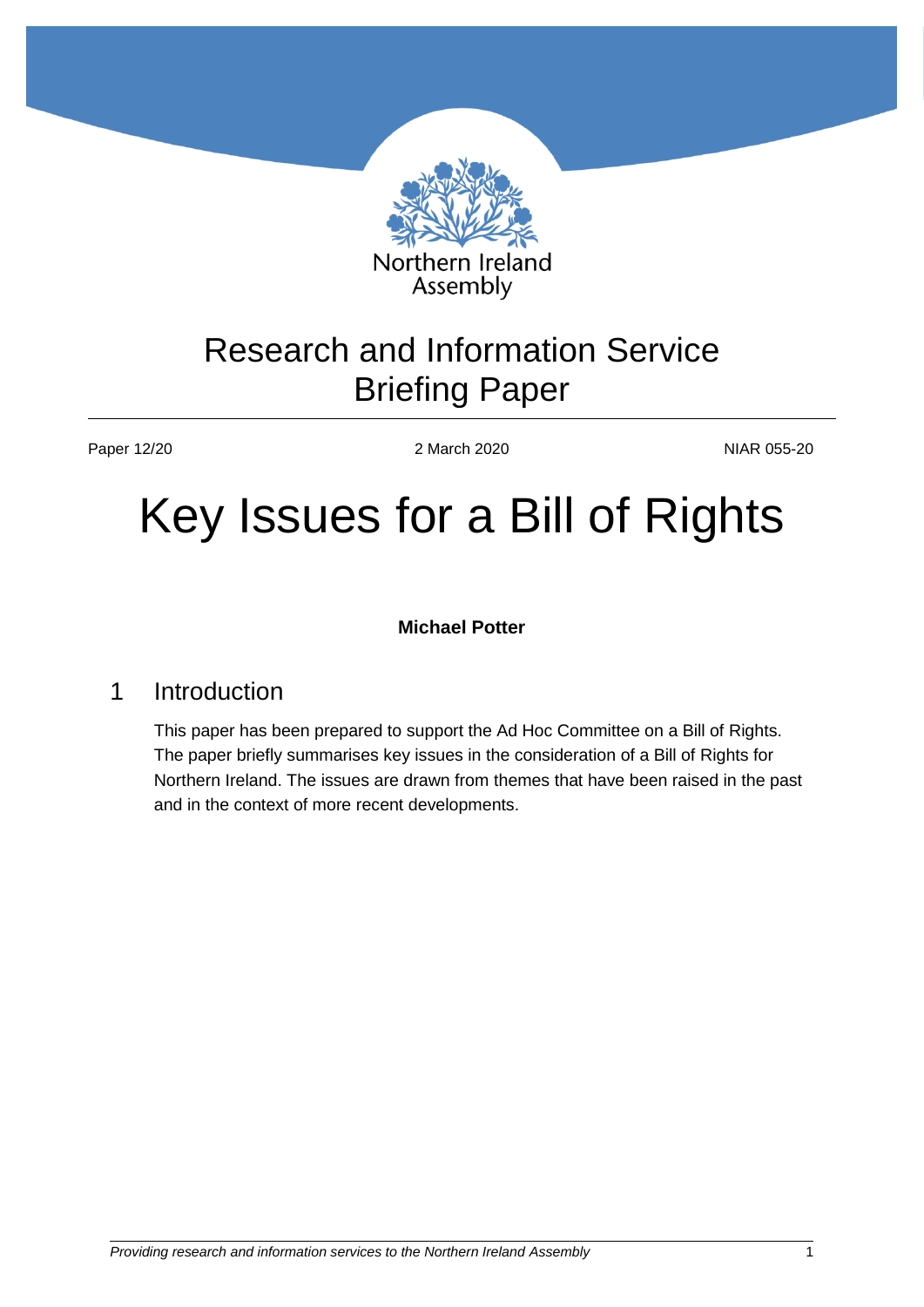### 2 Background and Context

The Belfast Agreement states<sup>1</sup>:

*The new Northern Ireland Human Rights Commission will be invited to consult and to advise on the scope for defining, in Westminster legislation, rights supplementary to those in the European Convention on Human Rights, to reflect the particular circumstances of Northern Ireland, drawing as appropriate on international instruments and experience. These additional rights to reflect the principles of mutual respect for the identity and ethos of both communities and parity of esteem, and taken together with the ECHR - to constitute a Bill of Rights for Northern Ireland.*

The Agreement also makes reference to 'any Bill of Rights for Northern Ireland' in relation to:

- Safeguards in the operation of the Northern Ireland Assembly<sup>2</sup>
- The establishment of a special committee of the Assembly to examine conformity of a proposal with equality and human rights requirements<sup>3</sup>
- $\bullet$  Human rights standards for legislation<sup>4</sup>

One of the commitments of the St Andrews Agreement in 2006 was<sup>5</sup>:

*We will establish a forum on a Bill of Rights and convene its inaugural meeting in December 2006*.

A cross-party, cross-sectoral Bill of Rights Forum met in 2006 and reported in 2008. The Human Rights Commission published its advice to the Secretary of State in December 2008<sup>6</sup>.

In November 2009, the Northern Ireland Office published proposals for consultation in relation to a Bill of Rights. This considered each of the Commission's 78 recommendations for substantive rights and proposed five points to include as rights or principles and committed to consider twelve other points<sup>7</sup>. The Commission responded that the consultation paper<sup>8</sup>:

<sup>1</sup> Belfast Agreement 1998, Rights Safeguards and Equality of Opportunity, United Kingdom Legislation, Paragraph 4: [https://www.gov.uk/government/publications/the-belfast-agreement.](https://www.gov.uk/government/publications/the-belfast-agreement)

<sup>&</sup>lt;sup>2</sup> Ibid., Democratic Institutions in Northern Ireland, Paragraphs 5(b) and (c).

<sup>&</sup>lt;sup>3</sup> Ibid., Paragraph 11.

<sup>4</sup> Ibid., Paragraph 26(a).

<sup>5</sup> St Andrews Agreement 2006, Annex B, Human Rights, Equality, Victims and Other Issues: [https://www.gov.uk/government/publications/the-st-andrews-agreement-october-2006.](https://www.gov.uk/government/publications/the-st-andrews-agreement-october-2006)

<sup>6</sup> Northern Ireland Human Rights Commission (2008), *A Bill of Rights for Northern Ireland – Advice to the Secretary of State for Northern Ireland*, Belfast: NIHRC: [https://www.nihrc.org/publication/detail/advice-to-the-secretary-of-state-for-northern](https://www.nihrc.org/publication/detail/advice-to-the-secretary-of-state-for-northern-ireland)[ireland.](https://www.nihrc.org/publication/detail/advice-to-the-secretary-of-state-for-northern-ireland)

<sup>7</sup> Northern Ireland Office (2009), *A Bill of Rights for Northern Ireland: Next Steps – Consultation Paper*, London: NIO.

<sup>8</sup> Northern Ireland Human Rights Commission (2009), *A Bill of Rights for Northern Ireland: Next Steps – Response to the Northern Ireland Office*, Belfast: NIHRC, p.5.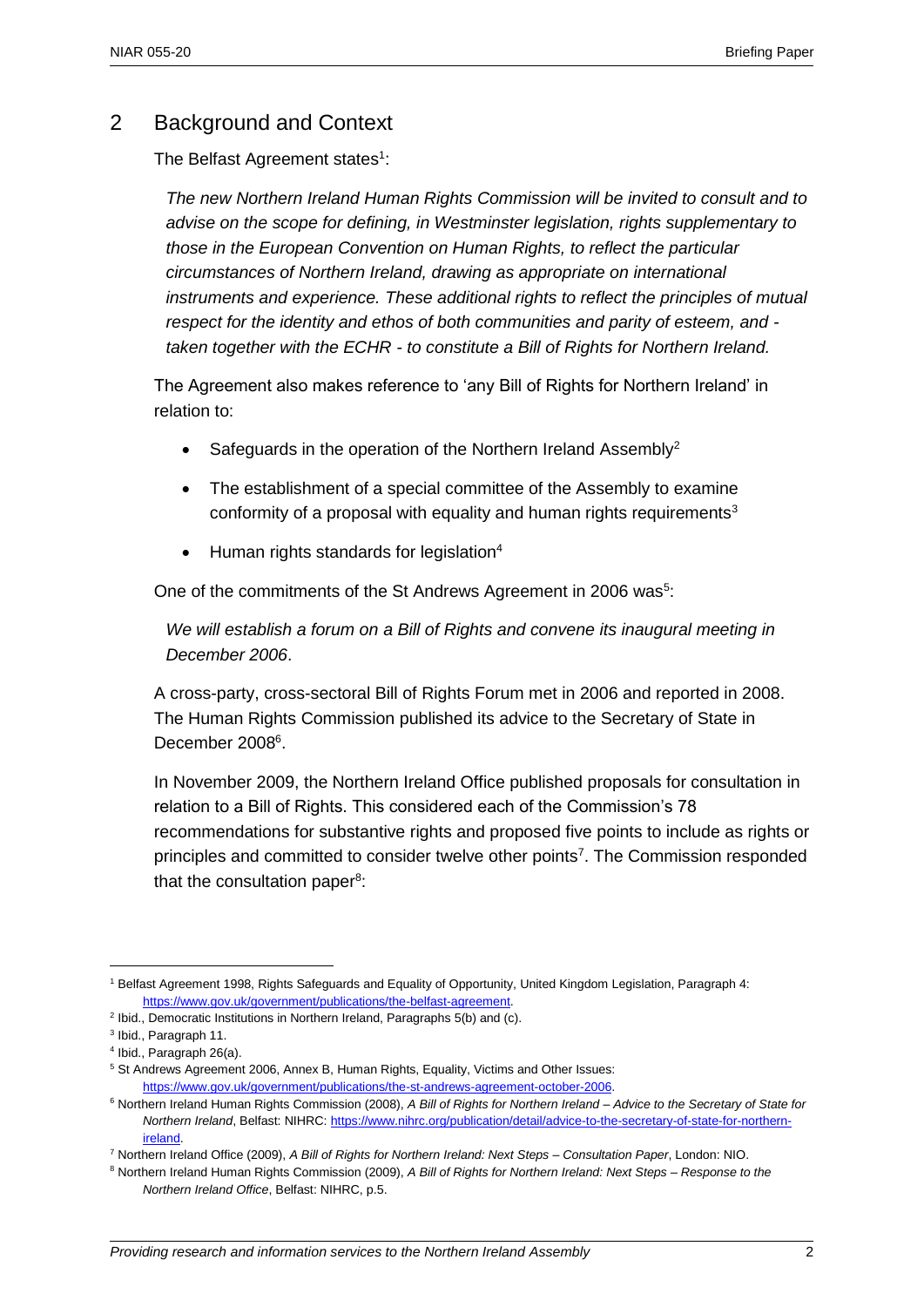*1. Demonstrates a lack of understanding of the purpose and functions of a Bill of Rights*

*2. Fails to take appropriate account of international human rights standards*

*3. Appears to be suggesting the lowering of existing human rights standards in Northern Ireland*

- *4. Fails to satisfy the minimum common law consultation requirements, and*
- *5. Misrepresents the advice given by the Commission.*

The Stormont House Agreement of 2014 acknowledged the lack of consensus on a Bill of Rights<sup>9</sup>:

*Noting that there is not at present consensus on a Bill of Rights, the parties commit to serving the people of Northern Ireland equally, and to act in accordance with the obligations on government to promote equality and respect and to prevent discrimination; to promote a culture of tolerance, mutual respect and mutual understanding at every level of society, including initiatives to facilitate and encourage shared and integrated education and housing, social inclusion, and in particular community development and the advancement of women in public life; and to promote the interests of the whole community towards the goals of reconciliation and economic renewal.*

The New Decade, New Approach document in January 2020 contains the following with reference to a Bill of Rights<sup>10</sup>:

#### *Bill of Rights*

 $\overline{a}$ 

*5.26. An Ad-Hoc Assembly Committee will be established to consider the creation of a Bill of Rights that is faithful to the stated intention of the 1998 Agreement in that it contains rights supplementary to those contained in the European Convention on Human Rights, which are currently applicable and "that reflect the particular circumstances of Northern Ireland"; as well as reflecting the principles of mutual respect for the identity and ethos of both communities and parity of esteem.*

*5.27. The Ad-Hoc Committee will be assisted in its work by a Panel of five experts appointed jointly by the First Minister and deputy First Minister. 5.28. The Panel should initially seek to advise the Ad-Hoc Committee on what constitutes our "particular circumstances" drawing upon, but not bound by, previous work on a Bill of Rights and should review and make recommendations on how the UK's withdrawal from the EU may impact on our "particular circumstances".*

*5.29. The terms of reference and timetable of the Committee will be agreed within 30 working days of the restoration of devolution. The establishment of cross*

<sup>9</sup> Stormont House Agreement, Paragraph 69, 23 December 2014: [https://www.gov.uk/government/publications/the-stormont](https://www.gov.uk/government/publications/the-stormont-house-agreement)[house-agreement.](https://www.gov.uk/government/publications/the-stormont-house-agreement)

<sup>10</sup> New Decade, New Approach document, 8 January 2020: [https://www.gov.uk/government/news/deal-to-see-restored](https://www.gov.uk/government/news/deal-to-see-restored-government-in-northern-ireland-tomorrow)[government-in-northern-ireland-tomorrow.](https://www.gov.uk/government/news/deal-to-see-restored-government-in-northern-ireland-tomorrow)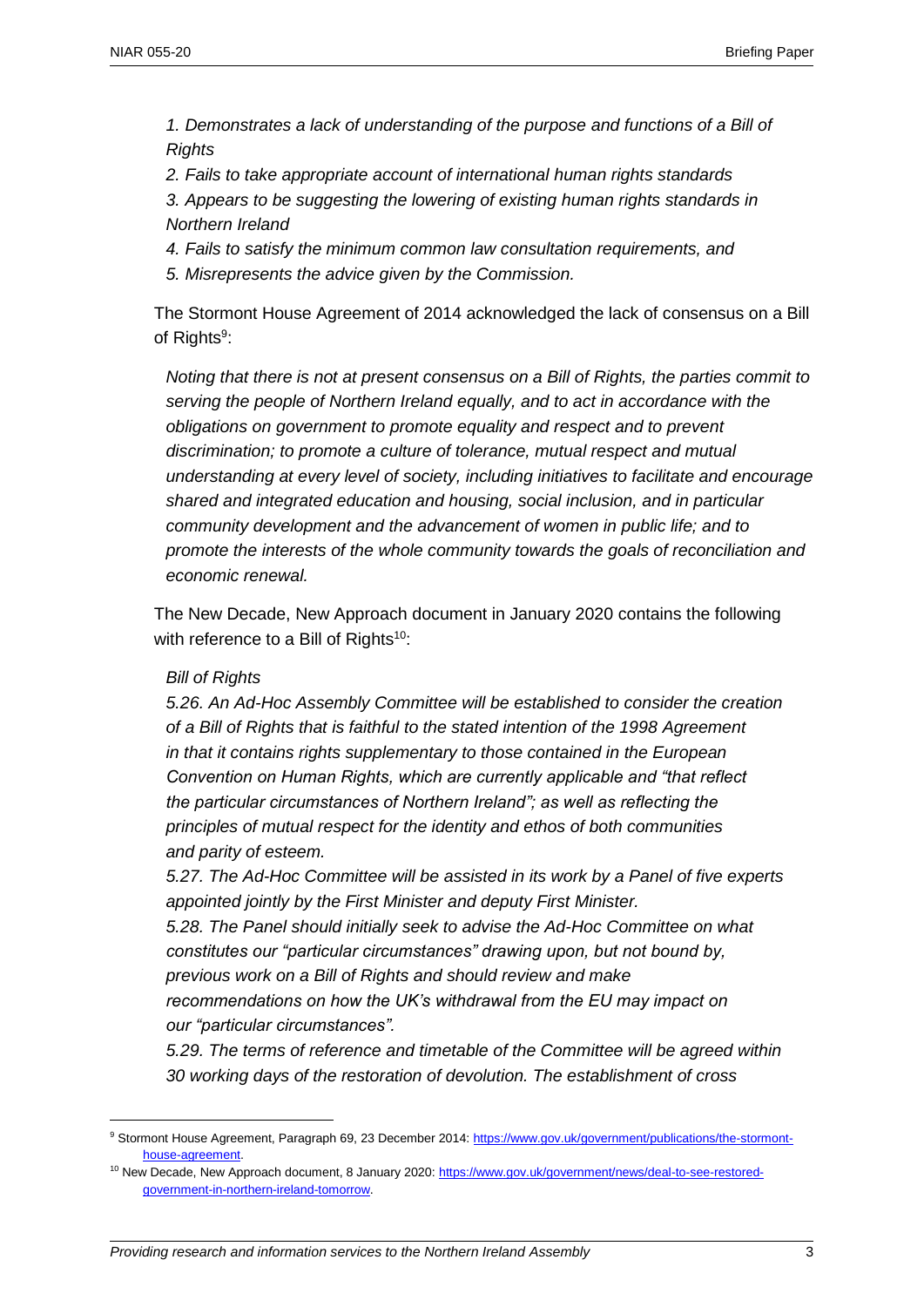*party and cross community support will be critical to advancing a Bill of Rights.*

The next section looks at key considerations in relation to a Bill of Rights.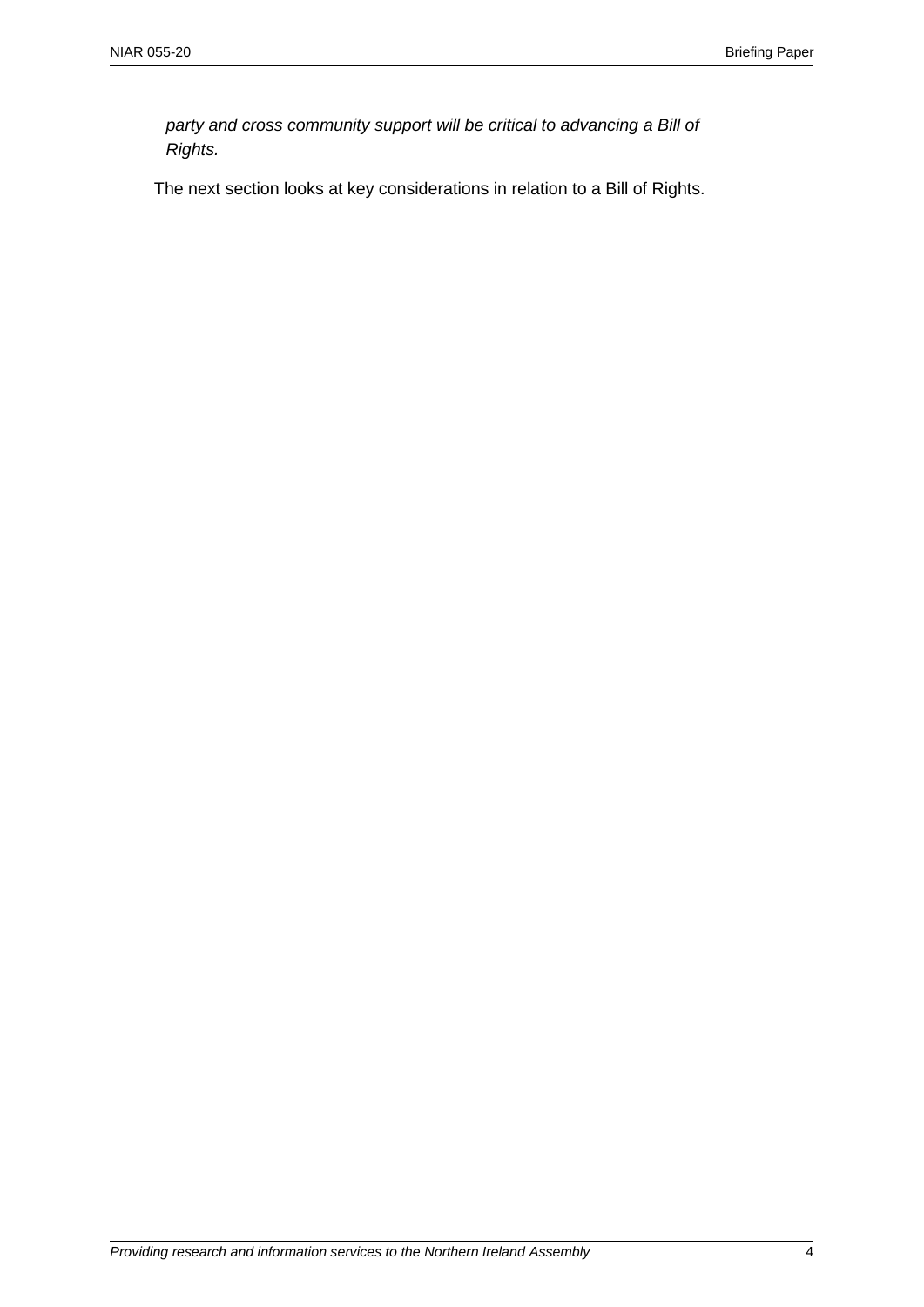## 3 Key Issues in Relation to a Bill of Rights for Northern Ireland

This section considers the key issues in relation to a Bill of Rights. It is not within the scope of this paper to consider the content of such a document, although the nature of the content has a reflection on many of the considerations discussed here.

#### **Defining 'Rights'**

A 'right' is described as $11$ :

*That which the law directs. That which is so directed for the protection and advantage of an individual is said to be his* [or her] *right.*

Primary rights fall into two categories:

- 1. Those rights to which every member of the community is entitled, consisting of:
	- a. Personal (or absolute rights)
	- b. Public rights, such as for the use of facilities, etc.
- 2. Those rights which arise from relations other than those of the community, such as ownership or contracts, etc.

Of the personal or absolute rights, human rights are those which are considered to be universal to all of humanity<sup>12</sup>. The European Convention on Human Rights contains primarily universal civil and political rights, although some might be considered to be social and economic rights (such as rights to the protection of property or to education). Other social and economic rights (such as rights to work, an adequate standard of living or social security) are contested in the extent to which they constitute universal rights<sup>13</sup>.

Another challenge to the nature of rights is the extent to which they might be realised. For example, the Constitution of South Africa contains extensive social and economic rights that may not be immediately realisable. In these cases, there has been a tendency for the Constitutional Court to give the Parliament time to amend unconstitutional legislation and there is a balance of limitations, that is, a trade-off between rights and the Government's need to exercise power and the capacity to deliver<sup>14</sup>.

#### **Rights and Alternatives**

There are different approaches to fulfil a policy goal or address a need. These might include:

<sup>11</sup> Daniel Greenberg (ed.), *Jowitt's Dictionary of English Law*, London: Sweet and Maxwell, p.2122.

<sup>12</sup> Richard Clayton and Hugh Tomlinson (2009), *The Law of Human Rights,* Oxford: Oxford University Press, p.25.

<sup>13</sup> Ibid., p.26.

<sup>14</sup> Heinz Klug (2010), *The Constitution of South Africa: A Contextual Analysis*, Oxford: Hart, pp.114-117.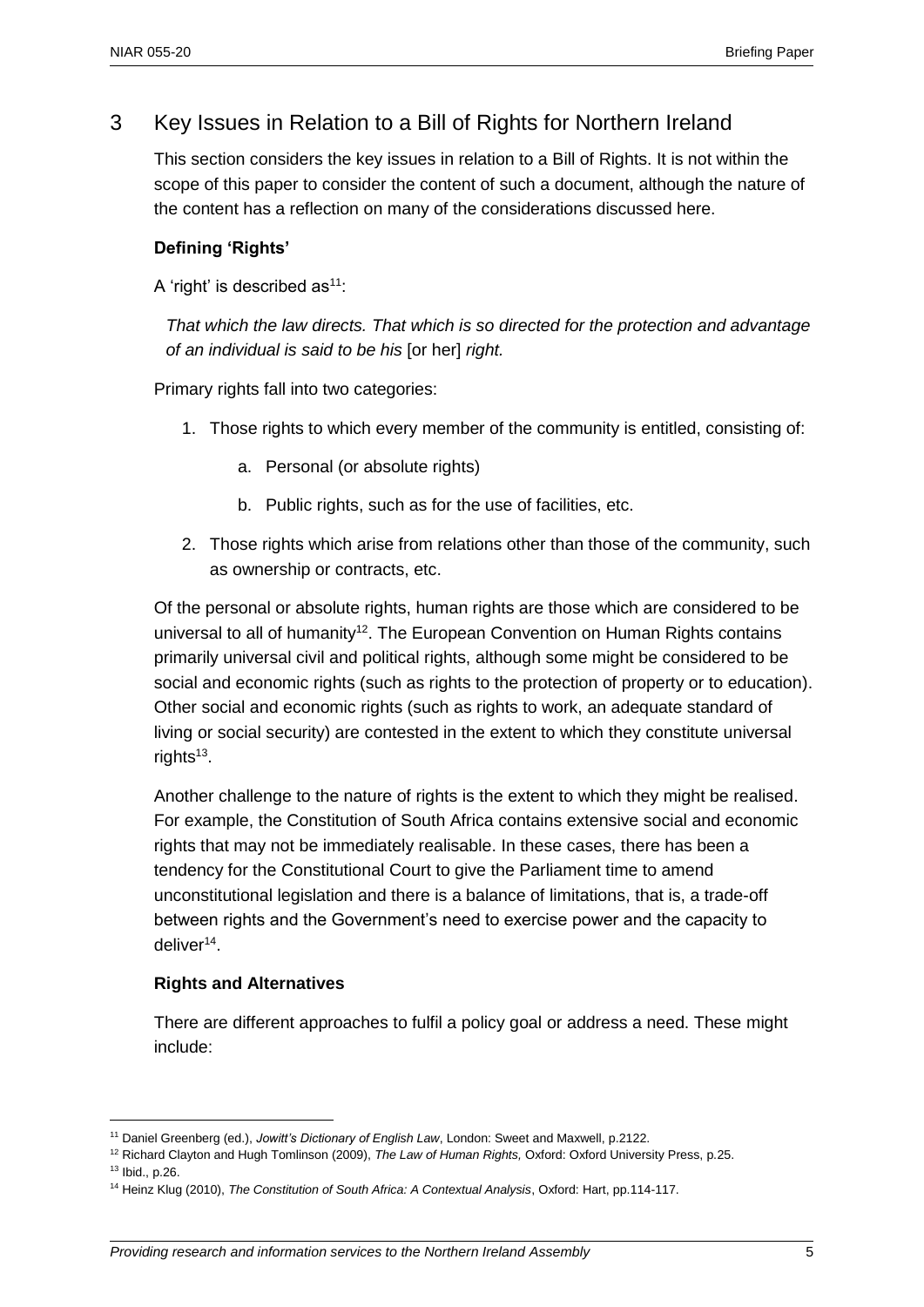- Constitutional rights
- Primary legislation
- Secondary legislation, such as Regulations
- Policy
- **Enforcement of existing legislation, policy or practice**
- Expenditure or funding

The UK Government response to the Commission's advice on a Bill of Rights looks at each of the Commission's recommendations and identifies where the Government considers whether they might be included as a distinct 'right' or a 'principle' in any Bill, and whether there are alternatives to addressing the issue other than inclusion in a Bill of Rights, for example<sup>15</sup>:

*[T]he Government considers the merits of establishing rights in the areas covered, as opposed to meeting identified needs through a policy scheme, administrative action or normal statutory entitlement, and seeks views on how such rights might be expressed*.

In relation to 'principles', the response states:

*A Bill of Rights could set out fundamental principles to which any future policies should adhere, but it should not cut across or undermine the roles of the Executive and the legislature, for example by expanding the role of the courts in enforcing rights in a way which cuts across the ability of a democratically elected legislature to make decisions about the allocation of public funds*.

#### **The 'Particular Circumstances of Northern Ireland'**

There is disagreement on what constitutes the 'particular circumstances' of Northern Ireland<sup>16</sup>. The Bill of Rights Forum report noted different approaches as<sup>17</sup>:

- A broad interpretation, including aspects of equality, economic and social rights, justice, personal safety and women's rights; and
- A more limited interpretation, focussing on what is demonstrably different to other parts of the UK and those issues directly arising from the conflict.

The Chair of the Forum, Chris Sidoti, also differentiated between what is 'particular' to Northern Ireland, and what is 'unique'.

<sup>15</sup> Ibid., p.21.

<sup>16</sup> See the additional Briefing Paper *Definitions of the 'Particular Circumstances' of Northern Ireland*, 16 March 2020, NIAR-032-  $20$ 

<sup>17</sup> Bill of Rights Forum (2008), *Final Report – Recommendations to the Northern Ireland Human Rights Commission on a Bill of Rights for Northern Ireland*, Belfast: Bill of Rights Forum, pp.12-14.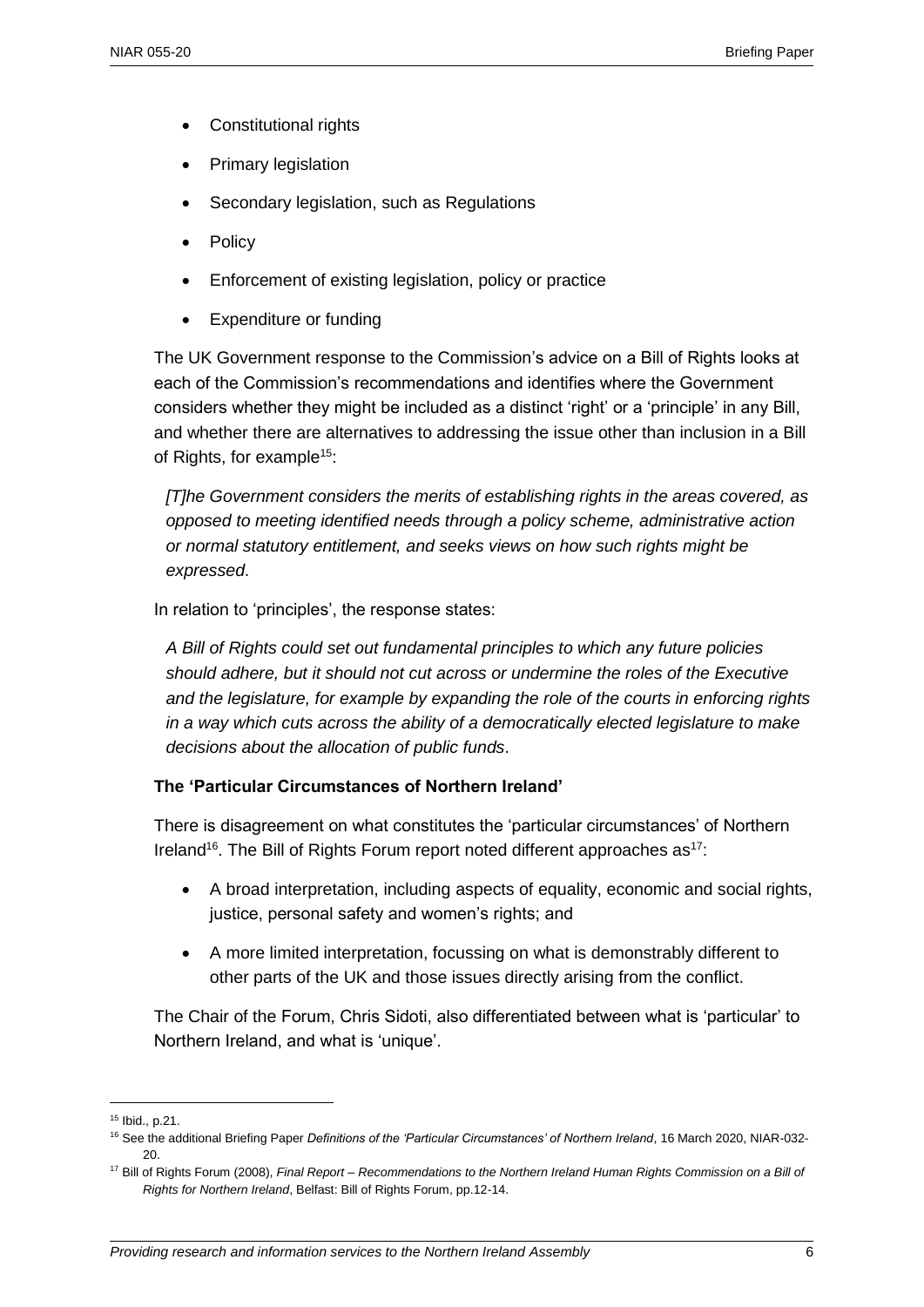In its advice to the Secretary of State, the Human Rights Commission set out a methodology for determining what 'particular circumstances' relate to each recommendation<sup>18</sup>. The UK Government response referred to the need for the case for a right to be 'demonstrably greater or different in nature to the rest of the UK'<sup>19</sup>.

Additional potential 'particular circumstances' might be derived from the UK exit from the EU. These might include:

- Identity and citizenship
- Freedom of movement

#### **The Nature of Bills of Rights**

Rights have been included in the constitutional fabric of different countries in different ways. Examples are as follows:

- Absolute rights within a written constitution (e.g. France) $20$
- Absolute rights and quiding principles within a written constitution (e.g. India) $^{21}$
- A list of rights, some of which are considered aspirational, within a written constitution (e.g. South Africa)<sup>22</sup>
- Rights entrenched in legislation (e.g. New Zealand)<sup>23</sup>

The more recent approach to rights in the UK has been through legislation: the Human Rights Act 1998<sup>24</sup> brings the substantive articles of the European Convention on Human Rights into UK law.

The nature and location of a Bill of Rights in the legal landscape may determine the status of the document, for example, whether the Bill will be enacted through the Northern Ireland Assembly or the UK Parliament. One challenge that has been put forward has been the sovereignty of the Westminster Parliament, i.e. the constitutional position that the provision of rights for citizens is the role of the elected parliament and associated constitutional processes<sup>25</sup>.

<sup>19</sup> Northern Ireland Office (2009), *A Bill of Rights for Northern Ireland: Next Steps – Consultation Paper*, London: NIO, p.18.

<sup>18</sup> Northern Ireland Human Rights Commission (2008), *A Bill of Rights for Northern Ireland – Advice to the Secretary of State for Northern Ireland*, Belfast: NIHRC.

<sup>20</sup> Constitution du 4 Octobre 1958: [http://www.legifrance.gouv.fr/Droit-francais/Constitution/Constitution-du-4-octobre-1958.](http://www.legifrance.gouv.fr/Droit-francais/Constitution/Constitution-du-4-octobre-1958)

<sup>&</sup>lt;sup>21</sup> Constitution of India: [http://india.gov.in/govt/constitutions\\_india.php.](http://india.gov.in/govt/constitutions_india.php)

<sup>22</sup> Constitution of South Africa: [http://www.info.gov.za/documents/constitution/.](http://www.info.gov.za/documents/constitution/) 

<sup>&</sup>lt;sup>23</sup> New Zealand Bill of Rights Act 1990[: http://www.legislation.govt.nz/act/public/1990/0109/latest/DLM224792.html.](http://www.legislation.govt.nz/act/public/1990/0109/latest/DLM224792.html)

<sup>&</sup>lt;sup>24</sup> Human Rights Act 1998[: http://www.legislation.gov.uk/ukpga/1998/42/contents.](http://www.legislation.gov.uk/ukpga/1998/42/contents)

<sup>25</sup> A V Dicey (1959), *An Introduction of the Law of the Constitution*, London: MacMillan.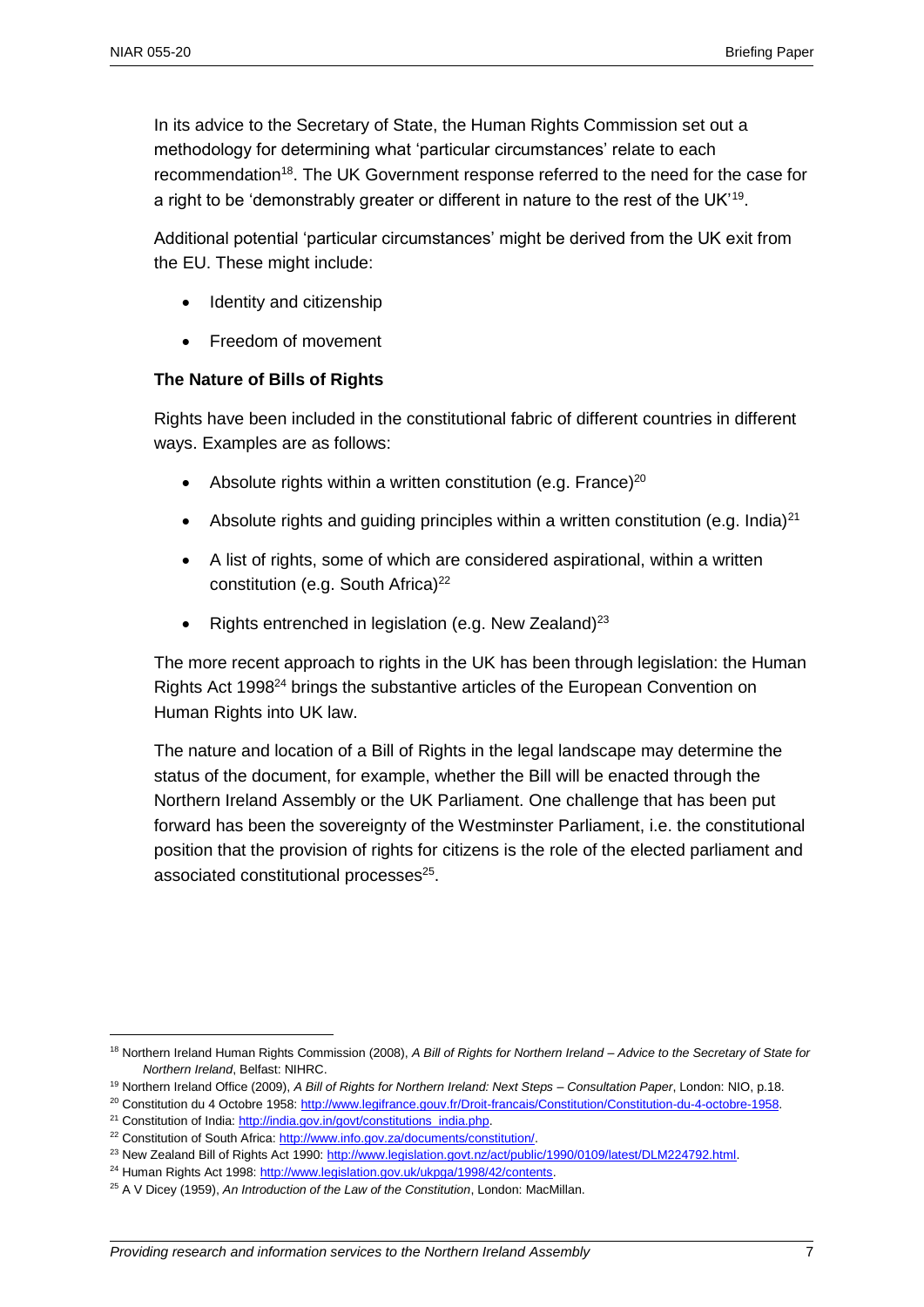$\overline{a}$ 

#### **Enforcement of a Bill of Rights**

Enforcement mechanisms would entirely depend upon the form that a Bill of Rights might take. In terms of entrenchment, forms of human rights implementation have been summarised into three forms<sup>26</sup>:

- Full entrenchment courts can strike down legislation on the grounds of incompatibility of human rights, e.g. in Germany, USA
- Limited entrenchment legislation can stand notwithstanding a Bill of Rights, e.g. in Canada
- Rule of construction a Bill of Rights as legislation, used as an interpretive aid, e.g. in New Zealand

In practice, bills of rights have been formulated as integral to a constitution, as a separate bill or charter, or as legislation, and enforcement can differ within as well as between such formats.

The Bill of Rights Forum debated various options for enforcement<sup>27</sup>. These options were summarised as follows:

- A dedicated Human Rights Court
- A Human Rights Tribunal
- The creation of a Human Rights Division of the High Court
- Rights enforced through the existing court system

Additional enforcement options were also considered as follows:

- Statutory powers of the Northern Ireland Human Rights Commission to include benchmarking, monitoring and auditing of compliance
- An Assembly Committee to monitor compliance

The final report of the Forum did not present a consensus on enforcement $^{28}$ .

The Human Rights Commission issued the following advice on enforcement<sup>29</sup>:

*Provisions should be drafted to ensure that –* 

<sup>26</sup> Richard Clayton and Hugh Tomlinson (2009), *The Law of Human Rights*, Oxford: Oxford University Press, pp.60-62.

<sup>27</sup> Bill of Rights Forum Preamble, Enforceability and Implementation (PEI) Working Group (2008), *Preamble, Enforceability and Implementation (PEI) Working Group Final Report,* pp.51-54: [http://www.billofrightsforum.org/index/working\\_groups/preamble\\_and\\_implementation.htm.](http://www.billofrightsforum.org/index/working_groups/preamble_and_implementation.htm)

<sup>28</sup> Bill of Rights Forum (2008), *Final Report: Recommendations to the Human Rights Commission for a Bill of Rights for Northern Ireland*, pp.176-177.

<sup>29</sup> Northern Ireland Human Rights Commission (2008), *Advice to Government on a Bill of Rights for Northern Ireland*, 10 December 2008, p.167.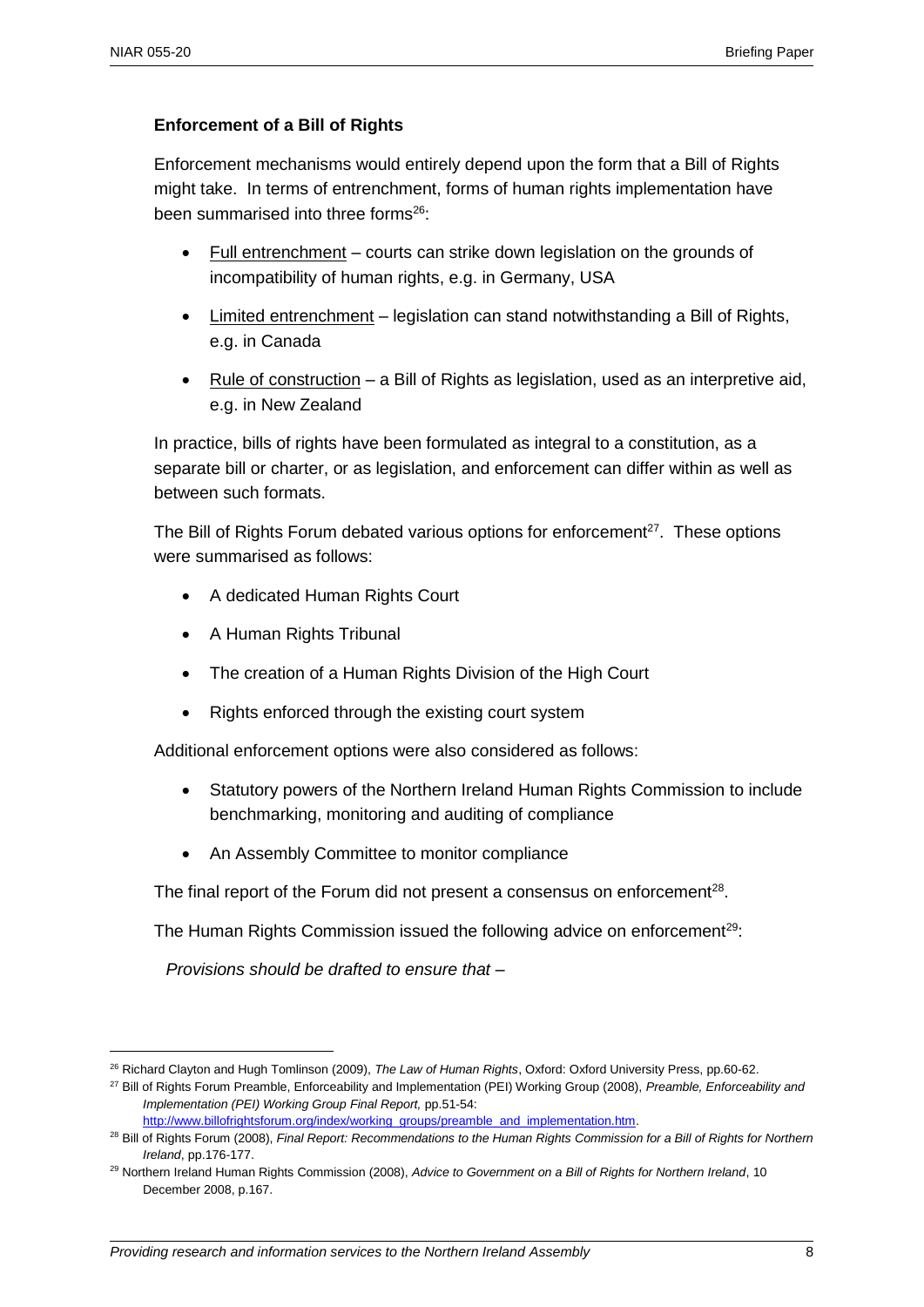*1. A Bill of Rights for Northern Ireland should be enforced through the existing judicial system.* 

*2. Judicial appointments must be such as to ensure an independent and diverse judiciary, which is, as far as practicable, broadly representative of society in Northern Ireland.* 

*3. The statutory powers of the Northern Ireland Human Rights Commission should include monitoring and auditing of compliance with a Bill of Rights for Northern Ireland.* 

*4. A committee of the Northern Ireland Assembly shall be invited to perform a similar role in the context of Northern Ireland to that performed at Westminster level by the*  Joint Committee on Human Rights on a UK-wide level. Included in the functions of *this Assembly Committee shall be: pre-legislative scrutiny of legislation for compliance with a Bill of Rights for Northern Ireland; conducting consultations; publishing reports; and drawing up departmental guidance to government for compliance with a Bill of Rights for Northern Ireland in respect of statements of compatibility.* 

*5. There should be a periodic review, before independent reviewers, of the implementation of a Bill of Rights for Northern Ireland, which should take place on average every five years. The report of the review must be laid before the Assembly and each House of Parliament.*

#### **Amending a Bill of Rights**

 $\overline{a}$ 

Amendment to Bills of Rights depend on the statutory nature of the document. Some examples of mechanism are as follows:

- France: Changes to the Constitution<sup>30</sup> require a majority decision of both houses of the legislature and a national referendum.
- $\bullet$  USA: The Constitution<sup>31</sup> is the supreme law of the land and cannot be amended except by a two thirds majority of both houses or three quarters of the representatives of each of two thirds of state legislatures (Article V).
- Republic of Ireland: The Constitution<sup>32</sup> may be amended by a Bill passed by both Houses of the Oireachtas and confirmed by referendum (Article 46).
- India: Amendments to the Constitution<sup>33</sup> require a two thirds maiority in both Houses and ratification by at least half of the state legislatures (Article 368).

<sup>30</sup> Constitution de la République française[: http://www.assemblee-nationale.fr/connaissance/constitution.asp.](http://www.assemblee-nationale.fr/connaissance/constitution.asp)

<sup>31</sup> Constitution of the United States of America[: http://www.house.gov/house/Constitution/Constitution.html.](http://www.house.gov/house/Constitution/Constitution.html)

<sup>&</sup>lt;sup>32</sup> Constitution of Ireland: https://www.gov.ie/en/publication/d5bd8c-constitution-of-ireland/.

<sup>33</sup> Constitution of India: https://www.india.gov.in/my-government/constitution-india/constitution-india-full-text.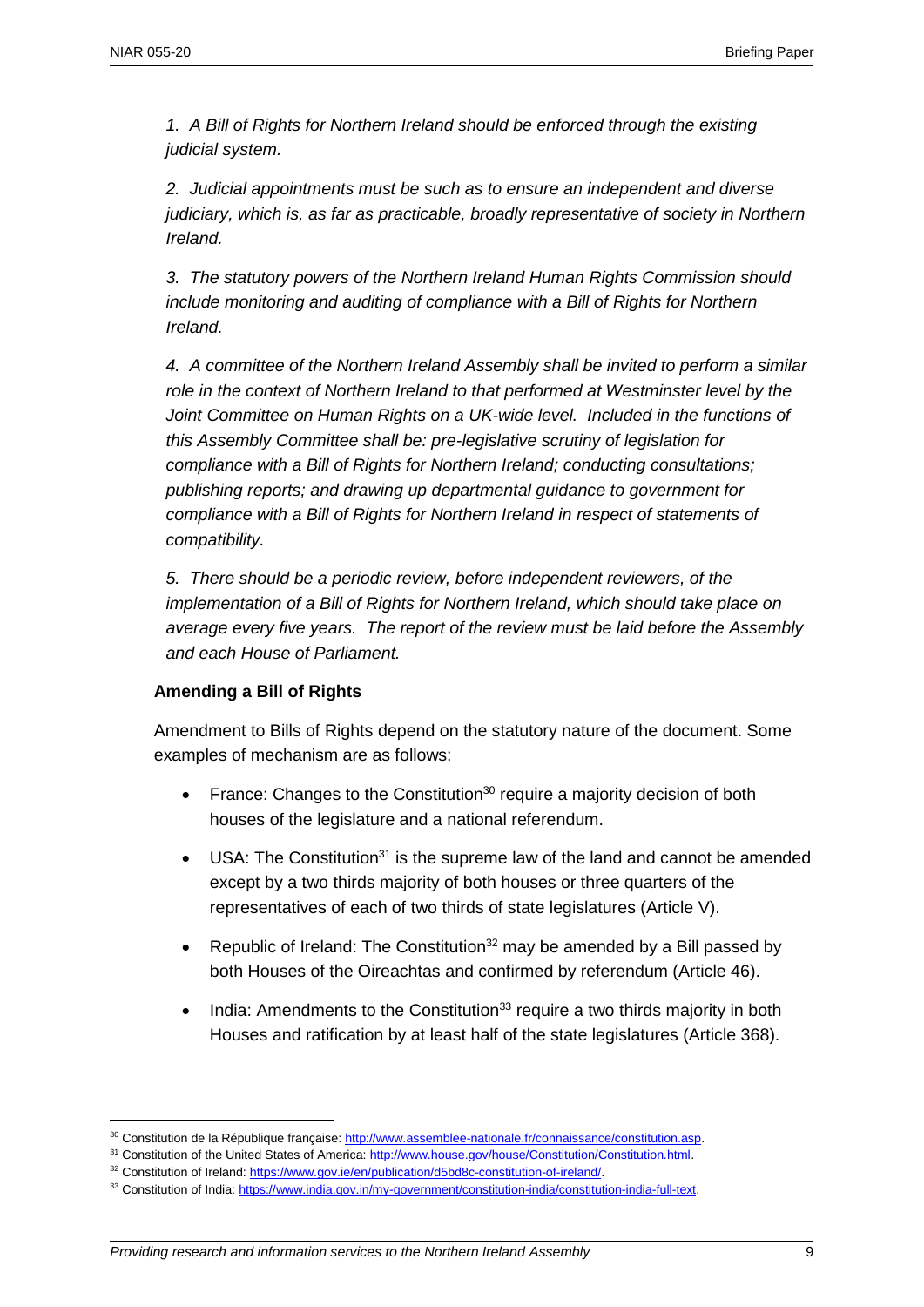- Germany: A two-thirds majority of both the Bundestag and the Bundesrat are needed to amend the Constitution<sup>34</sup>, but Articles 1 (right to human dignity) and 20 (commitment to democratic principles) cannot be amended, or the statutory relations between the Länder and the state (Article 79).
- Canada: Part V of the Constitution Act<sup>35</sup> provides for amendment through a majority of the Senate, House of Commons and two thirds of provincial legislatures, provided they comprise at least half of the population of all the legislatures (Article 38).
- South Africa: The Constitution<sup>36</sup> may be amended by a two thirds majority of both the National Assembly and the National Council of Provinces with a supporting vote of at least six provinces, expect for Section 1 (founding values of the State of South Africa), which requires a 75% majority in the National Assembly (Section 74).
- UK and New Zealand: Legislation can be repealed or amended through a simple majority vote in Parliament<sup>37</sup>.

#### **A Bill of Rights and the Future**

The withdrawal of the UK from the EU has brought about significant changes in the position of Northern Ireland. The Ireland/Northern Ireland Protocol to the withdrawal agreement states<sup>38</sup>:

*The United Kingdom shall ensure that no diminution of rights, safeguards or equality of opportunity, as set out in that part of the 1998 Agreement entitled Rights, Safeguards and Equality of Opportunity results from its withdrawal from the Union, including in the area of protection against discrimination, as enshrined in the provisions of Union law listed in Annex 1 to this Protocol<sup>39</sup>, and shall implement this paragraph through dedicated mechanisms.*

 $\overline{a}$ 

<sup>37</sup> Edwin Shorts and Claire de Than (2001), *Human Rights Law in the United Kingdom*, London: Sweet and Maxwell, p.15.

<sup>&</sup>lt;sup>34</sup> Grundgesetz für die Bundesrepublik Deutschland[: https://www.bundestag.de/gg.](https://www.bundestag.de/gg)

<sup>35</sup> Constitution Acts: [https://laws-lois.justice.gc.ca/eng/const/.](https://laws-lois.justice.gc.ca/eng/const/)

<sup>36</sup> Constitution of the Republic of South Africa: [https://www.gov.za/documents/constitution-republic-south-africa-1996.](https://www.gov.za/documents/constitution-republic-south-africa-1996) 

<sup>38</sup> Protocol on Ireland/Northern Ireland: [https://www.gov.uk/government/publications/new-protocol-on-irelandnorthern-ireland](https://www.gov.uk/government/publications/new-protocol-on-irelandnorthern-ireland-and-political-declaration)[and-political-declaration.](https://www.gov.uk/government/publications/new-protocol-on-irelandnorthern-ireland-and-political-declaration)

<sup>&</sup>lt;sup>39</sup> Council Directive 2004/113/EC of 13 December 2004 implementing the principle of equal treatment between men and women in the access to and supply of goods and services; Directive 2006/54/EC of the European Parliament and of the Council of 5 July 2006 on the implementation of the principle of equal opportunities and equal treatment of men and women in matters of employment and occupation; Council Directive 2000/43/EC of 29 June 2000 implementing the principle of equal treatment between persons irrespective of racial or ethnic origin; Council Directive 2000/78/EC of 27 November 2000 establishing a general framework for equal treatment in employment and occupation; Directive 2010/41/EU of the European Parliament and of the Council of 7 July 2010 on the application of the principle of equal treatment between men and women engaged in an activity in a self-employed capacity and repealing Council Directive 86/613/EEC; Council Directive 79/7/EEC of 19 December 1978 on the progressive implementation of the principle of equal treatment for men and women in matters of social security.